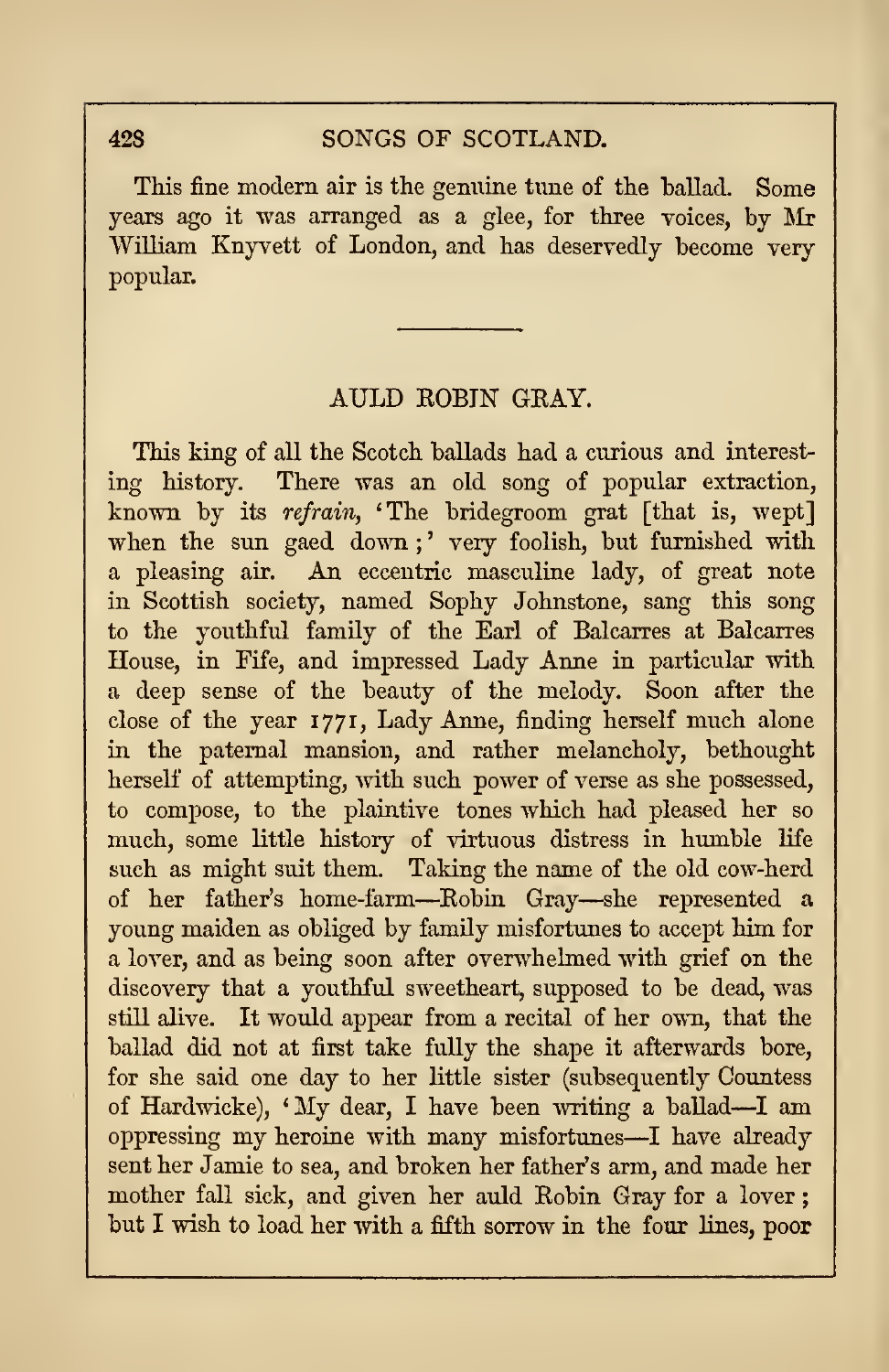### AULD ROBIN GRAY. 429

thing! help me to one, I pray.' 'Steal the cow, sister Anne!' said the little Elizabeth. So the cow was immediately lifted, and the ballad completed. It soon got into circulation, without the name of the fair author, which was long a matter of mystery.



#### Balcarres.

Lady Anne survived to 1825, and only acknowledged the author-<br>ship near the close of her life. She had, in 1793, married Sir Andrew Bernard, librarian to George III., who died in 1807.

Cordial as the reception of this fine song was from the beginning, it could not be said to experience the enthusiastic admiration which it now enjoys, till it was accommodated with <sup>a</sup> superior melody by the Eev. William Leeves, Rector of Wrington, in Somersetshire, the melody to which it is now invariably sung.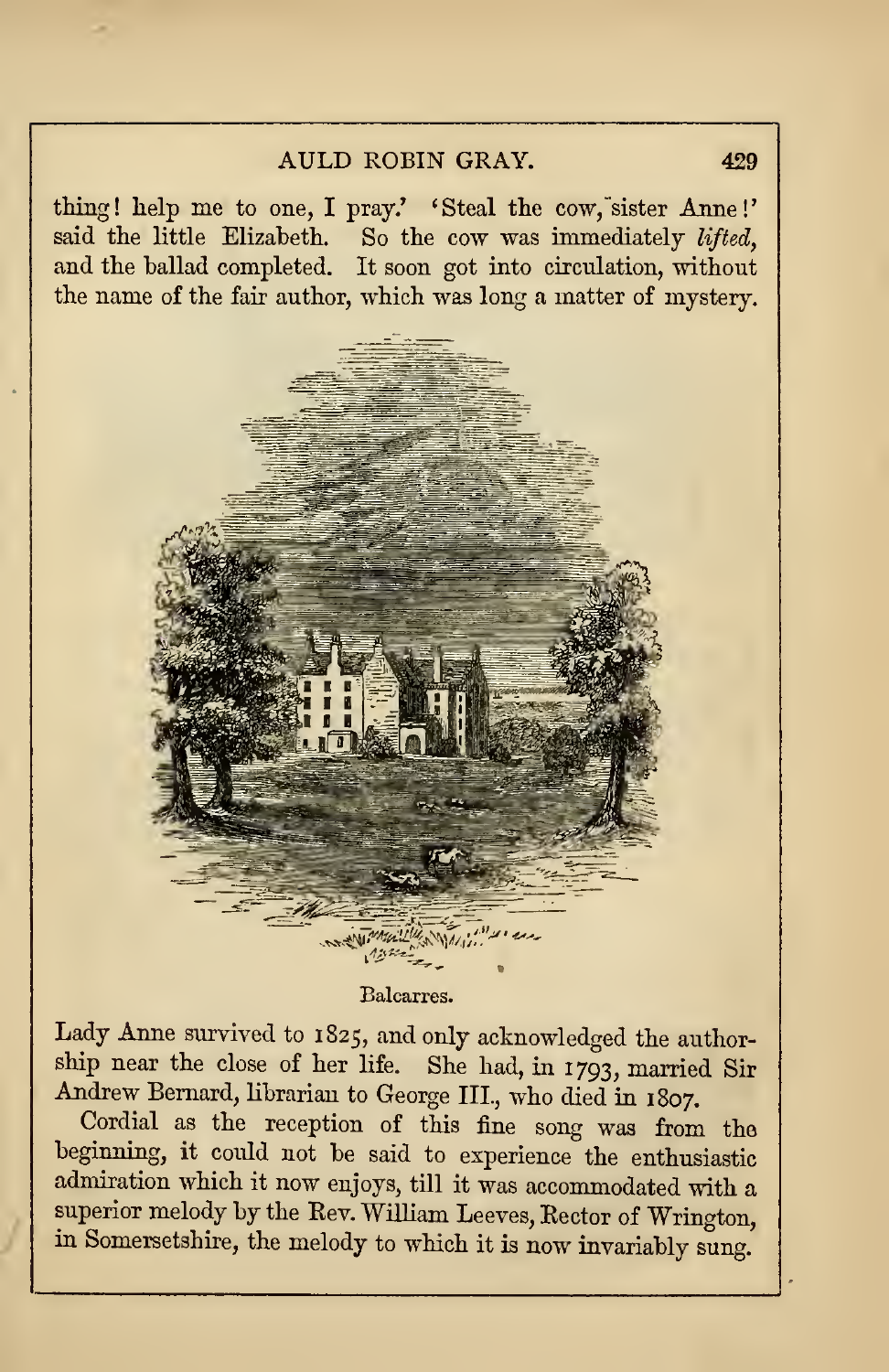# 430 SONGS OF SCOTLAND.

Mr Leeves's melody, not being Scottish, is, of course, only admitted here hy sufferance, or for convenience. It seems



Mr Leeves's Cottage, Weston-super-mare.

proper that the original Scottish air should be added. It is here transcribed from Johnson's Museum:

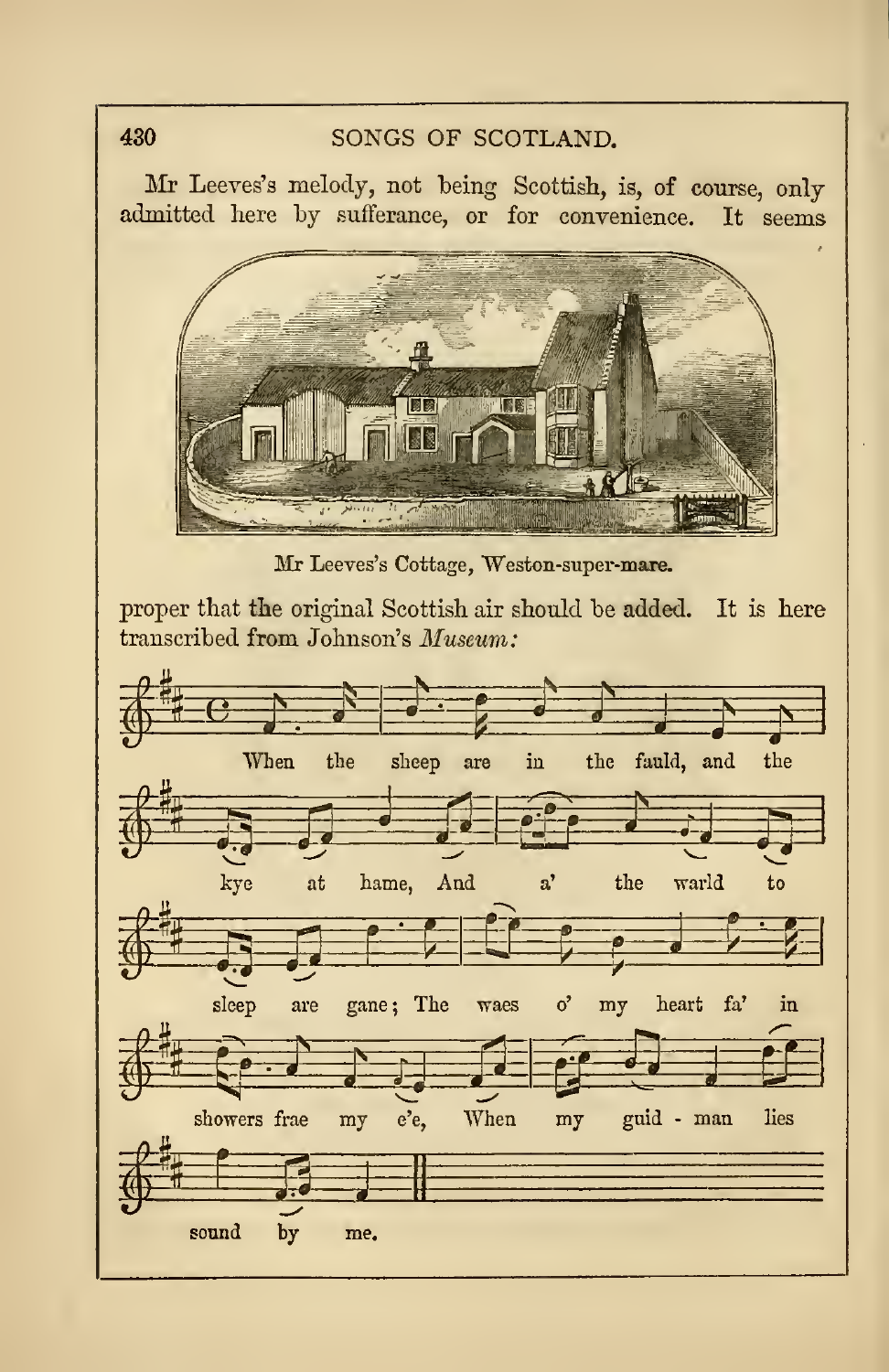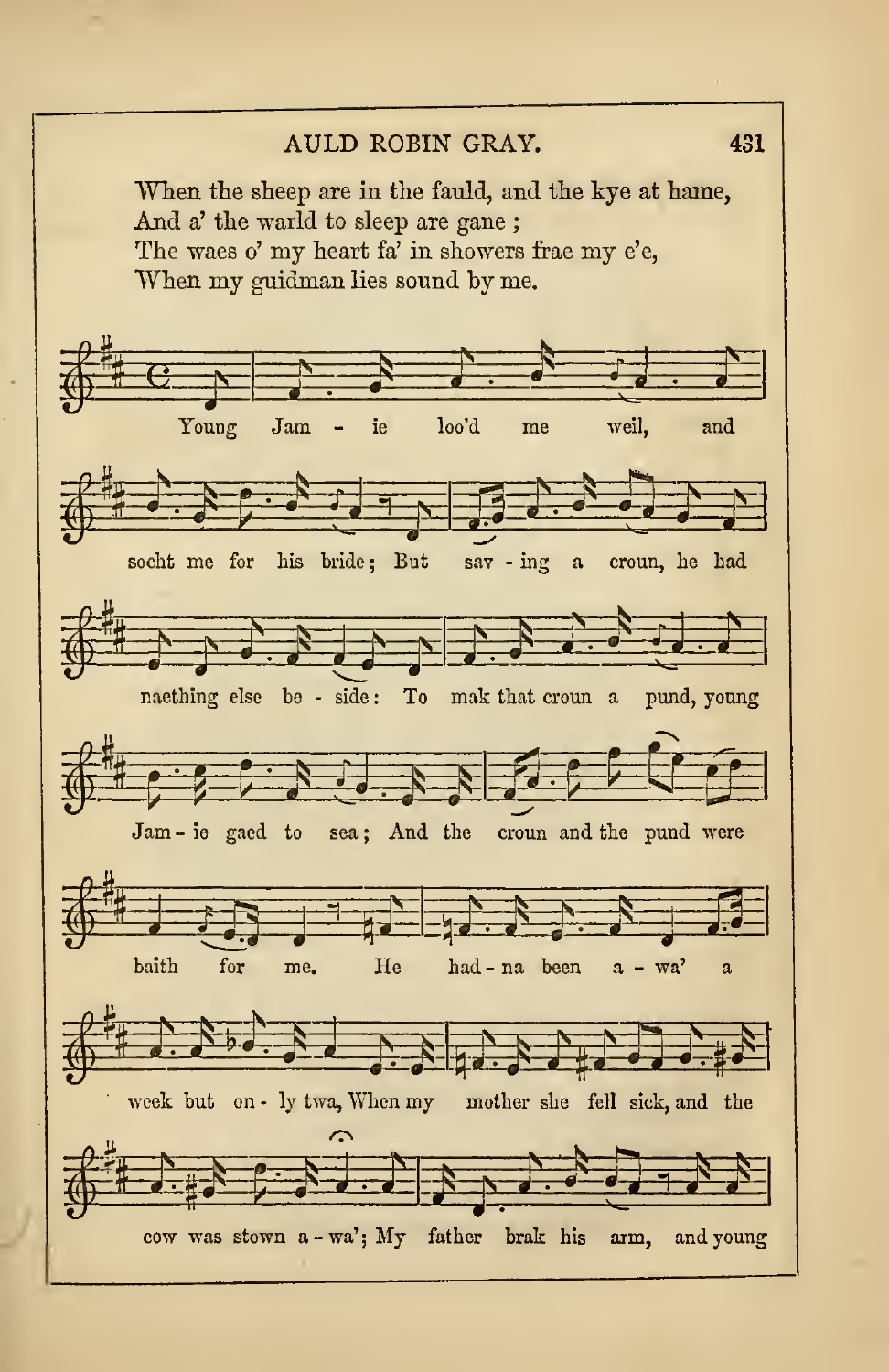

Young Jamie loo'd me weil, and socht me for his bride ; But saving a croun, he had naething else beside : To mak that croun a pund, young Jamie gaed to sea ; And the croun and the pund were baith for me.

He hadna been awa' <sup>a</sup> week but only twa, When my mother she fell sick, and the cow was stown awa'; My father brak his arm, and young Jamie at the sea, And auld Robin Gray cam a-courtin' me.

My father couldna work, and my mother couldna spin ; I toil'd day and nicht, but their bread I couldna win ; Auld Eob maintain'd them baith, and, wi' tears in his e'e, Said, Jennie, for their sakes, oh, marry me !

My heart it said nay, for <sup>I</sup> look'd for Jamie back ; But the wind it blew high, and the ship it was a wreck : The ship it was <sup>a</sup> wreck—why didna Jamie dee ? Or why do <sup>I</sup> live to say, Wae 's me ?

My father argued sair : my mother didna speak ; But she lookit in my face till my heart was like to break : Sae they gied him my hand, though my heart was in the sea ; And auld Robin Gray was guidman to me.

I hadna been a wife a week but only four, When, sitting sae mournfully at the door, <sup>I</sup> saw my Jamie's wraith, for <sup>I</sup> couldna think it he, Till he said, I 'm come back for to marry thee.

Oh, sair did we greet, and mickle did we say ; We took but ae kiss, and we tore ourselves away :